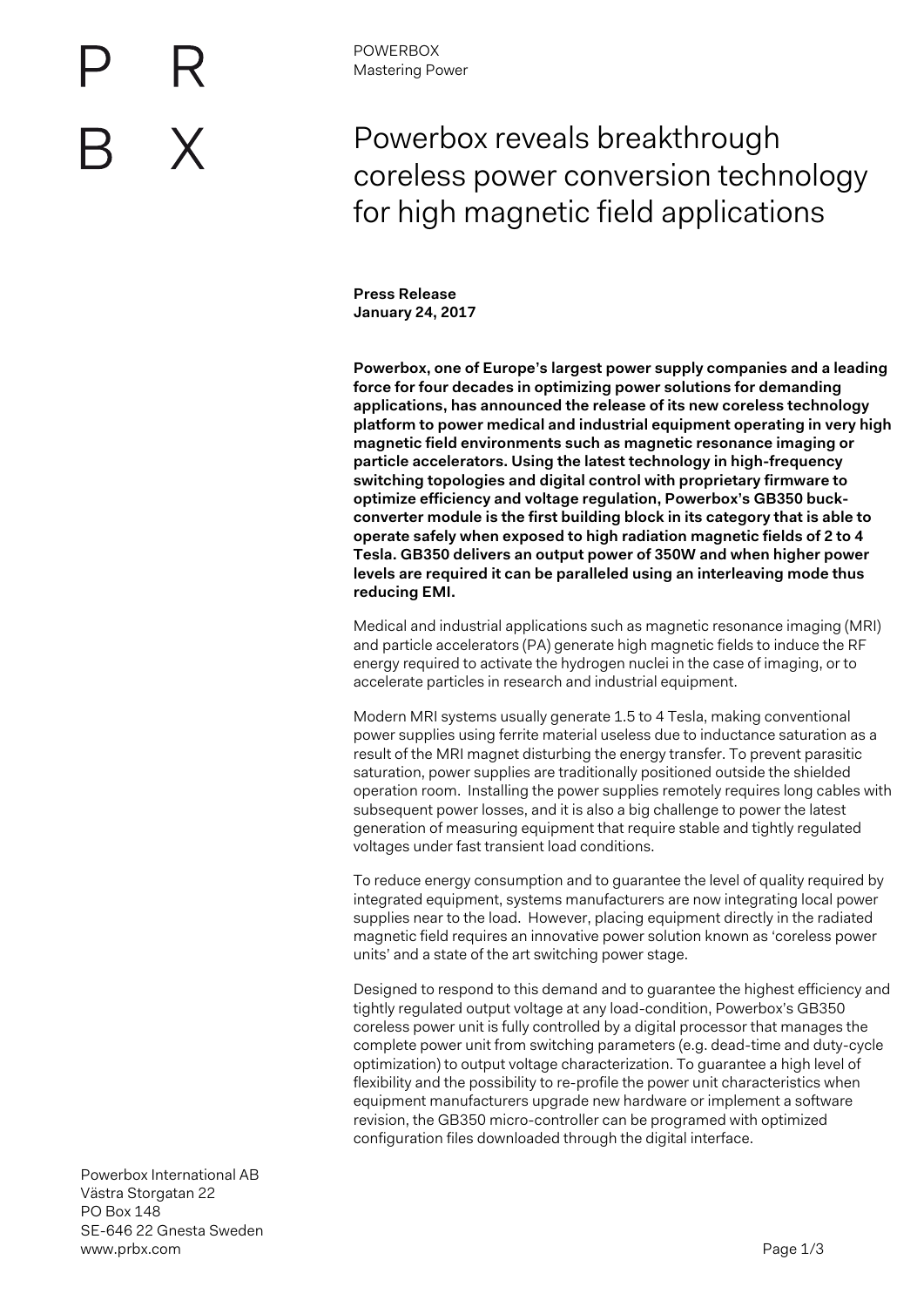

POWERBOX Mastering Power

"Combining the latest technology in digital power and very advanced coreless energy transfer, the GB350 is an important component of the Powerbox Custom Power Solution toolbox," said Tomas Isaksson, Chief Technology Officer at Powerbox. "With more than 3,500 Custom Power projects delivered to market, it is very important to rely on a strong platform portfolio, reducing time to market in demanding applications such as medical magnetic resonance imaging."

The standard GB350 platform delivers a nominal current of 50A and preset output voltages of 6.8, 3.3 or 1.6V. As part of the Powerbox Custom Power Solution toolbox, other output voltages are available on request.

The GB350 has a switching frequency of 600kHz. Equipment installed within the magnetic field often require higher power levels than 350W and also very low EMI. With a switching frequency of 600kHz and its 4 phase interleave mode, the GB350 has a resultant output frequency of 2.4MHz. This allows easier filtering and extremely fast regulation response times. The unit also includes EMI shielding to lower radiated emission.

As part of Powerbox's Custom Power Solution Toolbox, the GB350 and products based on that technology are tested, verified and qualified in accordance to end customers' specifications.

## **About Powerbox**

*Founded in 1974, with headquarters in Sweden and operations in 15 countries across four continents, Powerbox serves customers all around the globe. The company focuses on four major markets - industrial, medical, transportation/railway and defense - for which it designs and markets premium quality power conversion systems for demanding applications. Powerbox's mission is to use its expertise to increase customers' competitiveness by meeting all of their power needs. Every aspect of the company's business is focused on that goal, from the design of advanced components that go into products, through to high levels of customer service. Powerbox is recognized for technical innovations that reduce energy consumption and its ability to manage full product lifecycles while minimizing environmental impact.*

## **For more information**

Visit www.prbx.com Please contact Patrick Le Fèvre, Chief Marketing and Communications Officer +46 (0) 158 703 00 marcom@prbx.com

Ref: PRBX-PR-17001

Powerbox International AB Västra Storgatan 22 PO Box 148 SE-646 22 Gnesta Sweden www.prbx.com **Page 2/3**